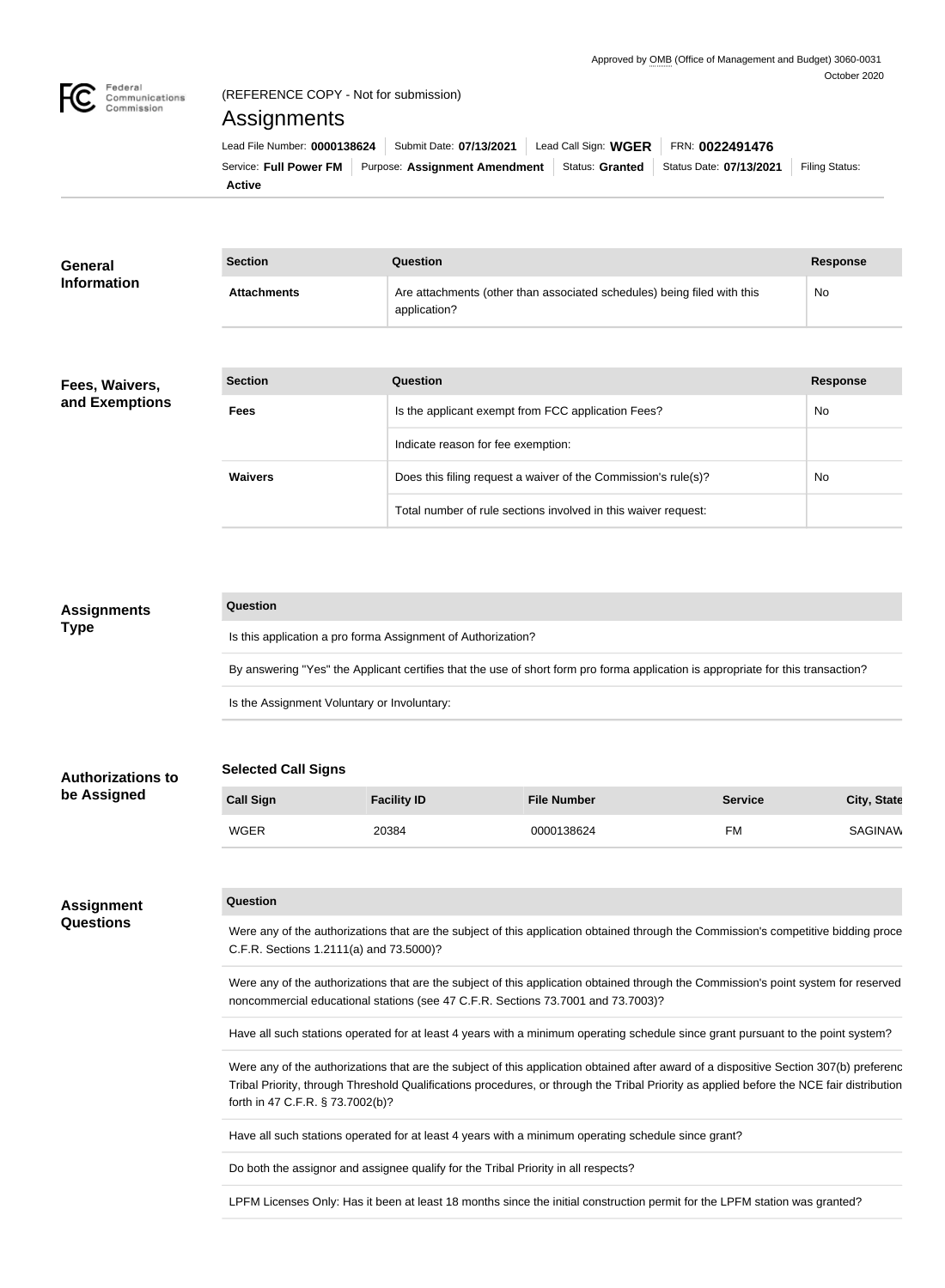LPFM Licenses Only: Does the assignment of the LPFM authorization satisfy the consideration restrictions of 47 CFR Section 73.86

LPFM Licenses Only: Were any of the LPFM authorizations that are subject to this application obtained through the Commission's point system for low power FM stations (see 47 CFR Section 73.872)?

If yes to question above, have all such LPFM stations operated for at least four years since grant pursuant to the point system?" (options – Y Yes, nothing further required. No requires attachment as follows)"If no to new sub question, list pertinent authorizations in an Exhibi the Exhibit a showing that the transaction is consistent with the requirements of 47 CFR Section 73.865(a)(3).

#### **Assignor Name, Type, and Contact Information**

**Assignor Information**

**Assignor Legal Certifications**

|                   | <b>Address</b>       | <b>Phone</b>    | <b>Email</b>   |
|-------------------|----------------------|-----------------|----------------|
| Limited Liability | 1211 SW 5TH          | $+1$ (503) 517- | john.grossi@al |
| Company           | <b>AVENUE</b>        | 6200            | com            |
|                   | <b>SUITE 750</b>     |                 |                |
|                   | PORTLAND, OR         |                 |                |
|                   | 97204                |                 |                |
|                   | <b>United States</b> |                 |                |
|                   |                      |                 |                |

| <b>Assignor Contact</b>       | <b>Contact Name</b>                     | <b>Address</b>                                                    | <b>Phone</b>      | <b>Email</b>     | Cor |
|-------------------------------|-----------------------------------------|-------------------------------------------------------------------|-------------------|------------------|-----|
| <b>Representatives</b><br>(1) | <b>Kathleen Kirby</b><br>Wiley Rein LLP | 1776 K Street, NW<br>Washington, DC 20006<br><b>United States</b> | +1 (202) 719-3360 | kkirby@wiley.law | Lec |

| <b>Section</b>                                            | Question                                                                                                                                                                                                                                                                                                                                                                                                                                                                   | <b>Response</b> |
|-----------------------------------------------------------|----------------------------------------------------------------------------------------------------------------------------------------------------------------------------------------------------------------------------------------------------------------------------------------------------------------------------------------------------------------------------------------------------------------------------------------------------------------------------|-----------------|
| <b>Agreements for Sale</b><br><b>/Transfer of Station</b> | Assignor certifies that:<br>(i) it has placed in Assignor's public inspection file(s) and submitted to the<br>Commission as an Exhibit to this application copies of all agreements for the<br>assignment/transfer of the station(s);<br>(ii) these documents embody the complete and final understanding between<br>Assignor and Assignee; and<br>(iii) these agreements comply fully with the Commission's rules and policies                                            | No              |
|                                                           | If the transaction is involuntary, the Assignor certifies that court orders or<br>other authorizing documents have been issued and that it has placed in the<br>licensee's/permittee's public inspection file(s) and submitted to the<br>Commission copies of such court orders or other authorizing documents.                                                                                                                                                            |                 |
| <b>Other Authorizations</b>                               | Please upload an attachment detailing the call signs, locations, and facility<br>identifiers of all other broadcast stations in which assignor or any party to the<br>application has an attributable interest.                                                                                                                                                                                                                                                            |                 |
| <b>Character Issues</b>                                   | Assignor certifies that neither licensee/permittee nor any party to the<br>application has or has had any interest in, or connection with:<br>(a) any broadcast application in any proceeding where character issues were<br>left unresolved or were resolved adversely against the applicant or any party<br>to the application or<br>(b) any pending broadcast application in which character issues have been<br>raised                                                 | Yes             |
| <b>Adverse Findings</b>                                   | Assignor certifies that, with respect to the Assignor and each party to the<br>application, no adverse finding has been made, nor has an adverse final<br>action been taken by any court or administrative body in a civil or criminal<br>proceeding brought under the provisions of any law related to any of the<br>following: any felony; mass media-related antitrust or unfair competition;<br>fraudulent statements to another governmental unit; or discrimination. | Yes             |
| <b>Local Public Notice</b>                                | Assignor certifies that it has or will comply with the public notice requirements<br>of 47 C.F.R. Section 73.3580.                                                                                                                                                                                                                                                                                                                                                         | Yes             |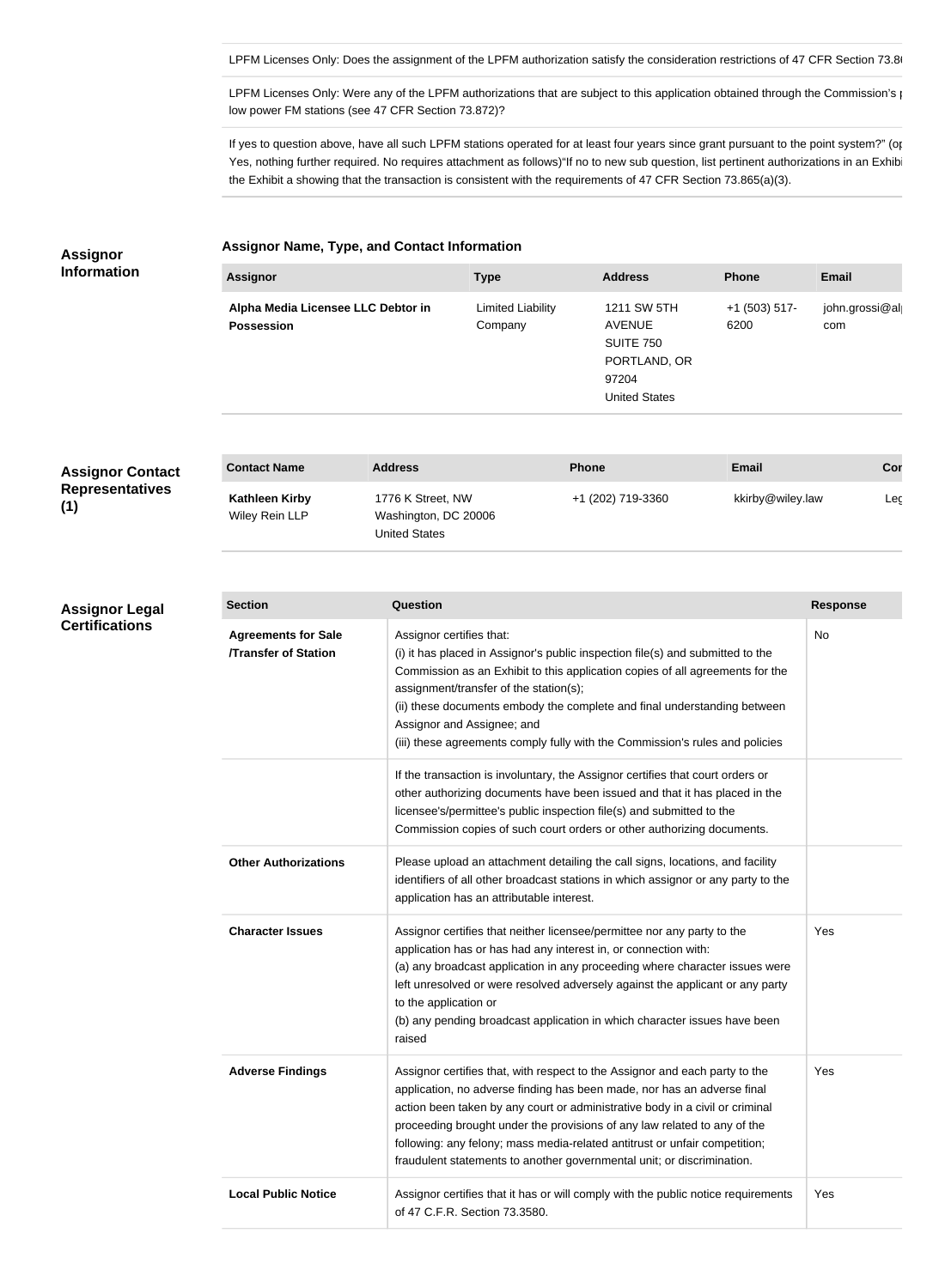| <b>Auction Authorization</b>                       | Assignor certifies that more than five years have passed since the issuance<br>of the construction permit for the station being assigned, where that permit<br>was acquired in an auction through the use of a bidding credit or other special<br>measure.                                                                       | N/A |
|----------------------------------------------------|----------------------------------------------------------------------------------------------------------------------------------------------------------------------------------------------------------------------------------------------------------------------------------------------------------------------------------|-----|
| <b>Anti-Discrimination</b><br><b>Certification</b> | Assignor certifies that neither licensee/permittee nor any party to the<br>application have violated the Commission's prohibition against discrimination<br>on the basis of race, color, religion, national origin or sex in the sale of<br>commercially operated AM, FM, TV, Class A TV or international broadcast<br>stations. | Yes |

# **Assignee Information**

**Assignee Name, Type, and Contact Information**

| Alpha Media Licensee LLC Limited Liability Company<br>1211 SW 5TH AVENUE +1 (503) 517-6200<br>SUITE 750<br>PORTLAND, OR 97204<br><b>United States</b> | <b>Assignee</b> | Type | <b>Address</b> | <b>Phone</b> | <b>Email</b>       |
|-------------------------------------------------------------------------------------------------------------------------------------------------------|-----------------|------|----------------|--------------|--------------------|
|                                                                                                                                                       |                 |      |                |              | john.grossi@alpham |

| <b>Section</b>                          | Question                                                                                                                                                                                                                                                                                                                                                                                                                                                                                           | <b>Response</b> |
|-----------------------------------------|----------------------------------------------------------------------------------------------------------------------------------------------------------------------------------------------------------------------------------------------------------------------------------------------------------------------------------------------------------------------------------------------------------------------------------------------------------------------------------------------------|-----------------|
| <b>Radio Station Applicants</b><br>Only | If the station(s) being assigned is noncommercial educational or LPFM, the<br>Assignee certifies that the Commission had previously granted a broadcast<br>application, identified here by file number, that found this Assignee qualified<br>as a noncommercial educational entity with a qualifying educational program,<br>and that the Assignee will use the station(s) to advance a program similar to<br>that the Commission has found qualifying in the Assignee's previous<br>application. | N/A             |

| <b>Assignee Contact</b>                                      | <b>Contact Name</b>                     | <b>Address</b>                                                                                             |                | Phone             | <b>Email</b>                      | Cor                   |
|--------------------------------------------------------------|-----------------------------------------|------------------------------------------------------------------------------------------------------------|----------------|-------------------|-----------------------------------|-----------------------|
| <b>Representatives</b><br>(1)                                | <b>Kathleen Kirby</b><br>Wiley Rein LLP | 1776 K Street, NW<br>Washington, DC 20006<br><b>United States</b>                                          |                | +1 (202) 719-3360 | kkirby@wiley.law                  | Leg                   |
| <b>Changes in</b><br>Interest (0)                            | <b>Party Name</b>                       | <b>Citizenship</b><br><b>Address</b>                                                                       | <b>Phone</b>   | <b>Email</b>      | <b>Interest Before Assignment</b> | Interest A            |
|                                                              |                                         |                                                                                                            |                | Empty             |                                   |                       |
| <b>Changes in</b><br><b>Interest</b><br><b>Certification</b> | Question                                | Applicant certifies that equity and financial interests not set forth by the assignee are nonattributable. |                |                   |                                   |                       |
|                                                              | <b>Party Name</b>                       | <b>Citizenship</b>                                                                                         | <b>Address</b> |                   | Phone<br><b>Email</b>             | <b>Positional Int</b> |
| <b>Parties to the</b><br><b>Application (0)</b>              |                                         |                                                                                                            |                | Empty             |                                   |                       |
| <b>Parties to the</b>                                        | Question                                |                                                                                                            |                |                   |                                   |                       |
| <b>Application</b><br><b>Certification</b>                   |                                         | Applicant certifies that equity and financial interests not set forth by the assignee are nonattributable. |                |                   |                                   |                       |
| <b>Assignee Legal</b>                                        | <b>Section</b>                          | Question                                                                                                   |                |                   |                                   | <b>Response</b>       |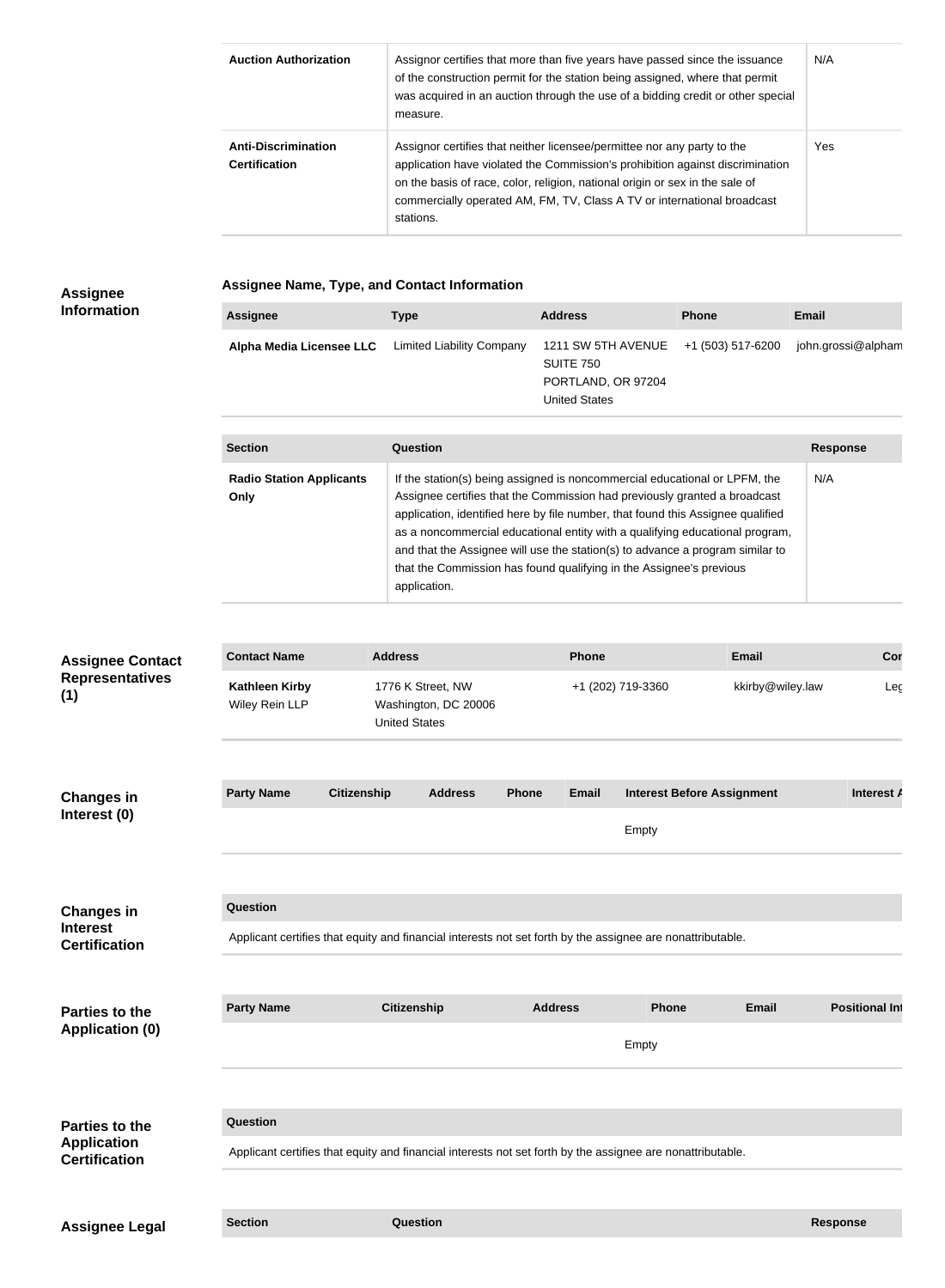# **Certifications**

| <b>Agreements for Sale</b>            | Assignee certifies that:<br>(a) the written agreements in the Assignee's public inspection file and<br>submitted to the Commission embody the complete and final agreement for<br>the sale or transfer of the station(s); and<br>(b) these agreements comply fully with the Commission's rules and policies.                                                                                                                                                                                                                                                                                                                                                                                                                                                                                                                                                                                                                            | No  |
|---------------------------------------|-----------------------------------------------------------------------------------------------------------------------------------------------------------------------------------------------------------------------------------------------------------------------------------------------------------------------------------------------------------------------------------------------------------------------------------------------------------------------------------------------------------------------------------------------------------------------------------------------------------------------------------------------------------------------------------------------------------------------------------------------------------------------------------------------------------------------------------------------------------------------------------------------------------------------------------------|-----|
| <b>Other Authorizations</b>           | Please upload an attachment detailing the call signs, locations, and facility<br>identifiers of all other broadcast stations in which Assignee or any party to the<br>application has an attributable interest.                                                                                                                                                                                                                                                                                                                                                                                                                                                                                                                                                                                                                                                                                                                         |     |
| <b>Broadcast Incubator</b><br>Program | Is the proposed facility the subject of an incubation proposal or a 'reward'<br>waiver request under the Commission's Broadcast Incubator Program?                                                                                                                                                                                                                                                                                                                                                                                                                                                                                                                                                                                                                                                                                                                                                                                      |     |
| <b>Multiple Ownership</b>             | Is the assignee or any party to the application the holder of an attributable<br>radio joint sales agreement or an attributable radio or television time<br>brokerage agreement with the station(s) subject to this application or with any<br>other station in the same market as the station(s) subject to this application?                                                                                                                                                                                                                                                                                                                                                                                                                                                                                                                                                                                                          | Yes |
|                                       | Assignee certifies that the proposed assignment complies with the<br>Commission's multiple ownership rules.                                                                                                                                                                                                                                                                                                                                                                                                                                                                                                                                                                                                                                                                                                                                                                                                                             | Yes |
|                                       | Assignee certifies that the proposed assignment:<br>(1) does not present an issue under the Commission's policies relating to<br>media interests of immediate family members;<br>(2) complies with the Commission's policies relating to future ownership<br>interests; and<br>(3) complies with the Commission's restrictions relating to the insulation and<br>nonparticipation of non-party investors and creditors.                                                                                                                                                                                                                                                                                                                                                                                                                                                                                                                 | Yes |
|                                       | Does the Assignee claim status as an "eligible entity," that is, an entity that<br>qualifies as a small business under the Small Business Administration's size<br>standards for its industry grouping (as set forth in 13 C.F.R. § 121-201), and<br>holds<br>(1) 30 percent or more of the stock or partnership interests and more than 50<br>percent of the voting power of the corporation or partnership that will own the<br>media outlet; or<br>(2) 15 percent or more of the stock or partnership interests and more than 50<br>percent of the voting power of the corporation or partnership that will own the<br>media outlet, provided that no other person or entity owns or controls more<br>than 25 percent of the outstanding stock or partnership interests; or<br>(3) More than 50 percent of the voting power of the corporation that will own<br>the media outlet (if such corporation is a publicly traded company)? | No  |
|                                       | Does this assignment include a grandfathered cluster of stations?                                                                                                                                                                                                                                                                                                                                                                                                                                                                                                                                                                                                                                                                                                                                                                                                                                                                       | No  |
|                                       | Applicant certifies that it will come in compliance by divesting the necessary<br>station(s) within 12 months of the consummation of this transaction to:<br>A) An Eligible Entity (as defined in Item 6d, above).                                                                                                                                                                                                                                                                                                                                                                                                                                                                                                                                                                                                                                                                                                                      |     |
|                                       | B) An Irrevocable Trust that will assign the station(s) to an Eligible Entity.                                                                                                                                                                                                                                                                                                                                                                                                                                                                                                                                                                                                                                                                                                                                                                                                                                                          |     |
|                                       | NCE Diversity of Ownership Points. Does the assignee or any party to the<br>application have an attributable interest in an NCE FM or NCE TV station<br>received through the award of "diversity of ownership" points in the point<br>system analysis?                                                                                                                                                                                                                                                                                                                                                                                                                                                                                                                                                                                                                                                                                  | N/A |
|                                       | If 'Yes,' the assignee certifies that (1) its attributable NCE FM or NCE TV<br>station has been on the air for at least four years; and/or (2) none of the<br>proposed assigned stations overlap the principal community contour of the<br>NCE FM or NCE TV station received through the award of diversity points in<br>the point system analysis (see 47 CFR Section 73.7005(c)).                                                                                                                                                                                                                                                                                                                                                                                                                                                                                                                                                     |     |
| <b>Acquisition of Control</b>         | Please upload an attachment listing the file number and date of grant of FCC<br>Form 301, 314, or 315 application by which the Commission approved the<br>qualifications of the individual or entity with a pre-existing interest in the<br>licensee/permittee that is now acquiring control of the licensee/permittee as a<br>result of the grant of this application.                                                                                                                                                                                                                                                                                                                                                                                                                                                                                                                                                                 |     |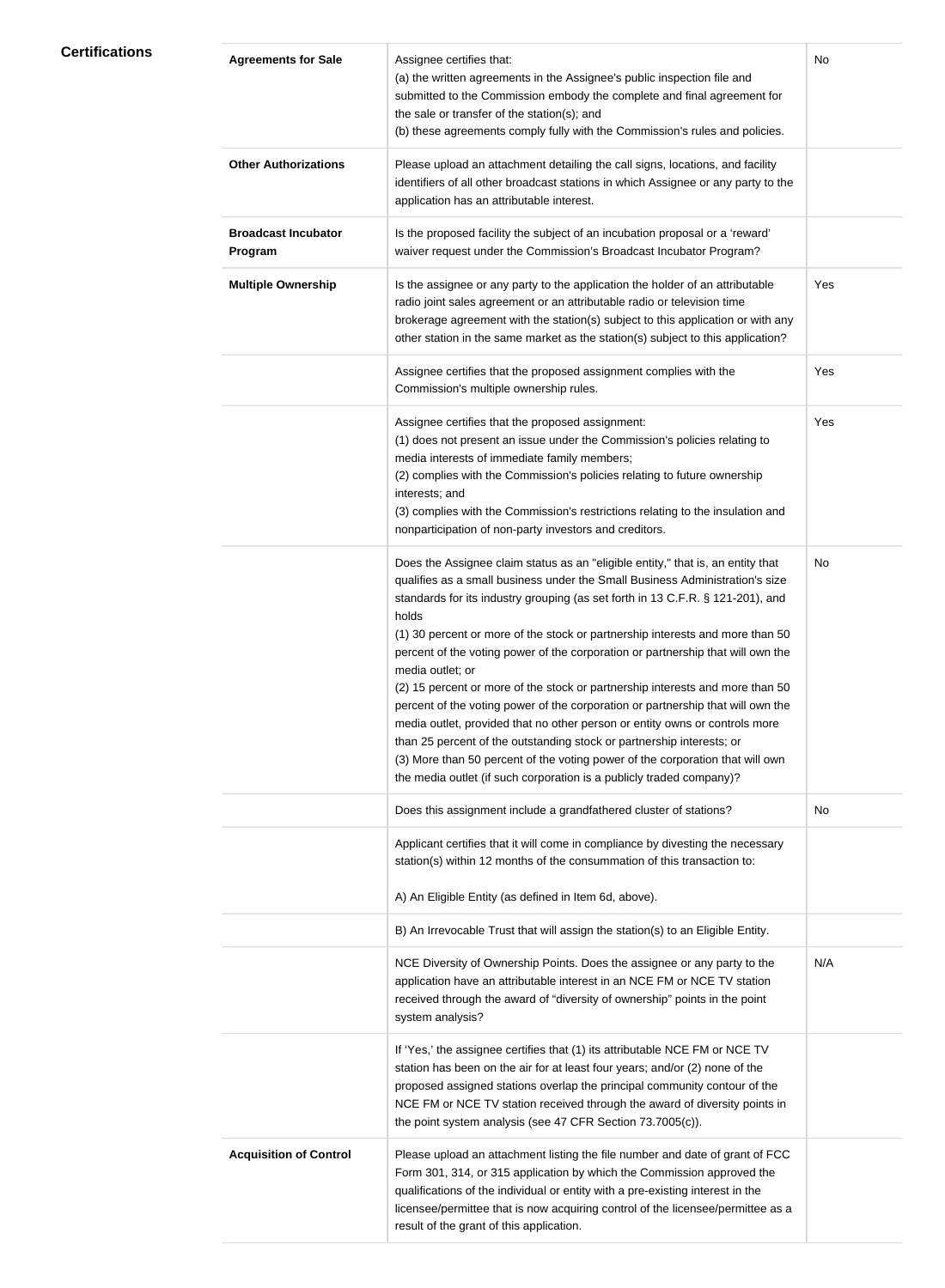| <b>Character Issues</b>                             | Assignee certifies that neither assignee nor any party to the application has or<br>has had any interest in, or connection with:<br>(a) any broadcast application in any proceeding where character issues were<br>left unresolved or were resolved adversely against the applicant or any party<br>to the application; or<br>(b) any pending broadcast application in which character issues have been<br>raised.                                                         | Yes |
|-----------------------------------------------------|----------------------------------------------------------------------------------------------------------------------------------------------------------------------------------------------------------------------------------------------------------------------------------------------------------------------------------------------------------------------------------------------------------------------------------------------------------------------------|-----|
| <b>Adverse Findings</b>                             | Assignee certifies that, with respect to the assignee and each party to the<br>application, no adverse finding has been made, nor has an adverse final<br>action been taken by any court or administrative body in a civil or criminal<br>proceeding brought under the provisions of any law related to any of the<br>following: any felony; mass media-related antitrust or unfair competition;<br>fraudulent statements to another governmental unit; or discrimination. | Yes |
| <b>Financial Qualifications</b>                     | Assignee certifies that sufficient net liquid assets are on hand or are available<br>from committed sources to consummate the transaction and operate the<br>station(s) for three months.                                                                                                                                                                                                                                                                                  | Yes |
| <b>Program Service</b><br><b>Certification</b>      | Assignee certifies that it is cognizant of and will comply with its obligations as<br>a Commission licensee to present a program service responsive to the issues<br>of public concern facing the station's community of license and service area.                                                                                                                                                                                                                         | Yes |
| <b>Auction Authorization</b>                        | Assignee certifies that where less than five years have passed since the<br>issuance of the construction permit and the permit had been acquired in an<br>auction through the use of a bidding credit or other special measure, it would<br>qualify for such credit or other special measure.                                                                                                                                                                              | N/A |
| <b>Equal Employment</b><br><b>Opportunity (EEO)</b> | If the applicant proposes to employ five or more full-time employees,<br>applicant certifies that it is filing simultaneously with this application a Model<br>EEO Program Report on FCC Form 396-A.                                                                                                                                                                                                                                                                       | Yes |

#### **Assignee Alien Ownership**

#### **Question**

1) Is the applicant a foreign government or the representative of any foreign government as specified in Section 310(a) of the Comr

**2)** Is the applicant an alien or the representative of an alien? (Section 310(b)(1))

**3)** Is the applicant a corporation, or non-corporate entity, that is organized under the laws of any foreign government? (Section 310)

- 4) Is the applicant an entity of which more than one-fifth of the capital stock, or other equity or voting interest, is owned of record or or their representatives or by a foreign government or representative thereof or by any entity organized under the laws of a foreig (Section 310(b)(3))
- 5) Is the applicant directly or indirectly controlled by any other entity of which more than one-fourth of the capital stock, or other equ interest, is owned of record or voted by aliens, their representatives, or by a foreign government or representative thereof, or by any entity of the results of the reof, or by any entity of the results of the results of t organized under the laws of a foreign country? (Section 310(b)(4))

**6)** Has the applicant received a declaratory ruling(s) under Section 310(b)(4) of the Communications Act?

6a) Enter the citation of the applicable declaratory ruling by DA/FCC number, FCC Record citation, release date, or any other identi information.

7) Has there been any change in the applicant's foreign ownership since issuance of the declaratory ruling(s) cited in response to C

- 8) Does the applicant certify that it is in compliance with the terms and conditions of the foreign ownership declaratory ruling(s) cited Question 6?
- **9)** In connection with this application, is the applicant filing a foreign ownership Petition for Declaratory Ruling pursuant to Section 3 Communications Act?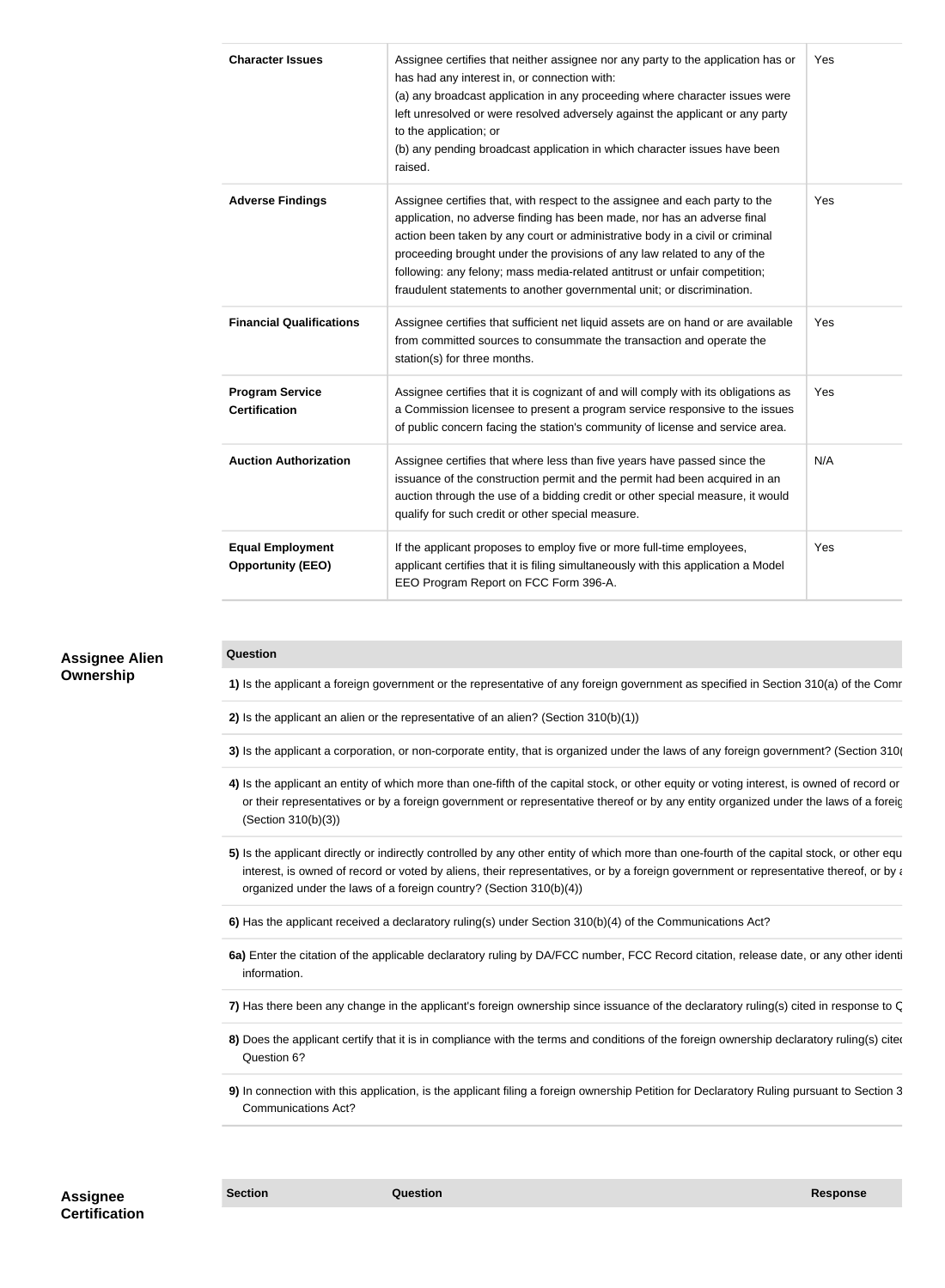| <b>General Certification</b>    | Assignee certifies that it has answered each question in this application           |             |
|---------------------------------|-------------------------------------------------------------------------------------|-------------|
| <b>Statements</b>               | based on its review of the application instructions and worksheets. Assignee        |             |
|                                 | further certifies that where it has made an affirmative certification below, this   |             |
|                                 | certification constitutes its representation that the application satisfies each of |             |
|                                 | the pertinentstandards and criteria set forth in the application instructions and   |             |
|                                 | worksheets.                                                                         |             |
|                                 | The Assignee certifies that neither the Assignee nor any other party to the         |             |
|                                 | application is subject to a denial of Federal benefits pursuant to §5301 of the     |             |
|                                 | Anti-Drug Abuse Act of 1988, 21 U.S.C. § 862, because of a conviction for           |             |
|                                 | possession or distribution of a controlled substance. This certification does       |             |
|                                 | not apply to applications filed in services exempted under §1.2002(c) of the        |             |
|                                 | rules, 47 CFR. See §1.2002(b) of the rules, 47 CFR § 1.2002(b), for the             |             |
|                                 | definition of "party to the application" as used in this certification § 1.2002(c). |             |
|                                 | The Assignee certifies that all statements made in this application and in the      |             |
|                                 | exhibits, attachments, or documents incorporated by reference are material,         |             |
|                                 | are part of this application, and are true, complete, correct, and made in good     |             |
|                                 | faith.                                                                              |             |
| <b>Authorized Party to Sign</b> | <b>FAILURE TO SIGN THIS APPLICATION MAY RESULT IN DISMISSAL OF</b>                  |             |
|                                 | THE APPLICATION AND FORFEITURE OF ANY FEES PAID                                     |             |
|                                 | Upon grant of this application, the Authorization Holder may be subject to          |             |
|                                 | certain construction or coverage requirements. Failure to meet the                  |             |
|                                 | construction or coverage requirements will result in automatic cancellation of      |             |
|                                 | the Authorization. Consult appropriate FCC regulations to determine the             |             |
|                                 | construction or coverage requirements that apply to the type of Authorization       |             |
|                                 | requested in this application.                                                      |             |
|                                 | WILLFUL FALSE STATEMENTS MADE ON THIS FORM OR ANY                                   |             |
|                                 | ATTACHMENTS ARE PUNISHABLE BY FINE AND/OR IMPRISONMENT (U.                          |             |
|                                 | S. Code, Title 18, §1001) AND/OR REVOCATION OF ANY STATION                          |             |
|                                 | AUTHORIZATION (U.S. Code, Title 47, §312(a)(1)), AND/OR FORFEITURE                  |             |
|                                 | (U.S. Code, Title 47, §503).                                                        |             |
|                                 | I certify that this application includes all required and relevant attachments.     | Yes         |
|                                 | I declare, under penalty of perjury, that I am an authorized representative of      | John Grossi |
|                                 | the above-named applicant for the Authorization(s) specified above.                 | Secretary   |
|                                 |                                                                                     |             |

| <b>Assignor</b>      |
|----------------------|
| <b>Certification</b> |

| าor<br>cation | <b>Section</b>                                    | Question                                                                                                                                                                                                                                                                                                                                                                                                                                                                                                                                                                                                                                                                                                                                                                                                                                        | <b>Response</b> |
|---------------|---------------------------------------------------|-------------------------------------------------------------------------------------------------------------------------------------------------------------------------------------------------------------------------------------------------------------------------------------------------------------------------------------------------------------------------------------------------------------------------------------------------------------------------------------------------------------------------------------------------------------------------------------------------------------------------------------------------------------------------------------------------------------------------------------------------------------------------------------------------------------------------------------------------|-----------------|
|               | <b>General Certification</b><br><b>Statements</b> | Assignor certifies that it has answered each question in this application based<br>on its review of the application instructions and worksheets. Assignor further<br>certifies that where it has made an affirmative certification below, this<br>certification constitutes its representation that the application satisfies each of<br>the pertinentstandards and criteria set forth in the application instructions and<br>worksheets.                                                                                                                                                                                                                                                                                                                                                                                                       |                 |
|               |                                                   | The Assignor certifies that neither the Assignor nor any other party to the<br>application is subject to a denial of Federal benefits pursuant to §5301 of the<br>Anti-Drug Abuse Act of 1988, 21 U.S.C. § 862, because of a conviction for<br>possession or distribution of a controlled substance. This certification does<br>not apply to applications filed in services exempted under §1.2002(c) of the<br>rules, 47 CFR. See §1.2002(b) of the rules, 47 CFR § 1.2002(b), for the<br>definition of "party to the application" as used in this certification $\S$ 1.2002(c).<br>The Assignor certifies that all statements made in this application and in the<br>exhibits, attachments, or documents incorporated by reference are material,<br>are part of this application, and are true, complete, correct, and made in good<br>faith. |                 |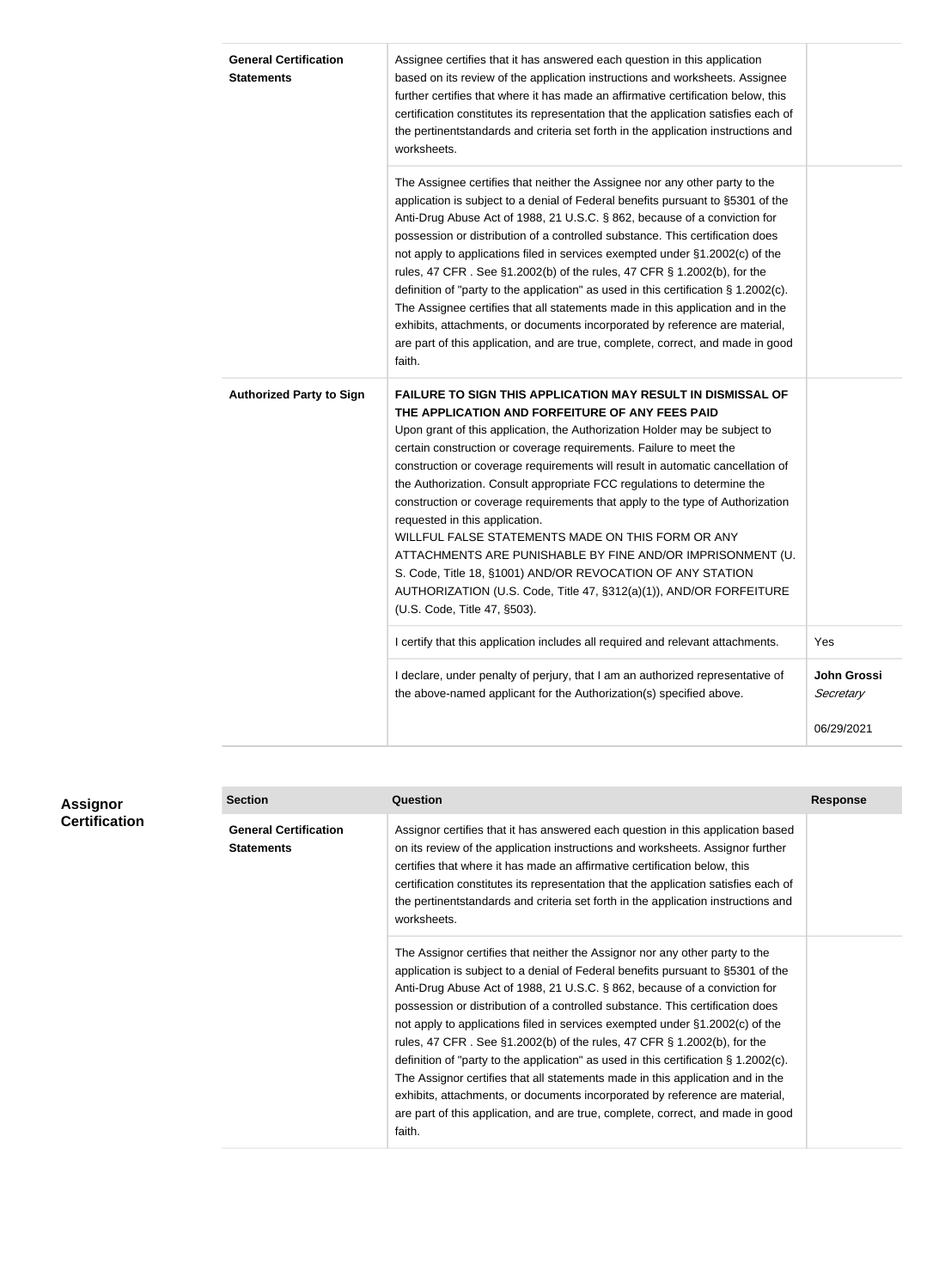| <b>Authorized Party to Sign</b> | <b>FAILURE TO SIGN THIS APPLICATION MAY RESULT IN DISMISSAL OF</b><br>THE APPLICATION AND FORFEITURE OF ANY FEES PAID<br>Upon grant of this application, the Authorization Holder may be subject to<br>certain construction or coverage requirements. Failure to meet the<br>construction or coverage requirements will result in automatic cancellation of<br>the Authorization. Consult appropriate FCC regulations to determine the<br>construction or coverage requirements that apply to the type of Authorization<br>requested in this application.<br>WILLFUL FALSE STATEMENTS MADE ON THIS FORM OR ANY<br>ATTACHMENTS ARE PUNISHABLE BY FINE AND/OR IMPRISONMENT (U.<br>S. Code, Title 18, §1001) AND/OR REVOCATION OF ANY STATION<br>AUTHORIZATION (U.S. Code, Title 47, §312(a)(1)), AND/OR FORFEITURE<br>(U.S. Code, Title 47, §503). |                                               |
|---------------------------------|--------------------------------------------------------------------------------------------------------------------------------------------------------------------------------------------------------------------------------------------------------------------------------------------------------------------------------------------------------------------------------------------------------------------------------------------------------------------------------------------------------------------------------------------------------------------------------------------------------------------------------------------------------------------------------------------------------------------------------------------------------------------------------------------------------------------------------------------------|-----------------------------------------------|
|                                 | I certify that this application includes all required and relevant attachments.                                                                                                                                                                                                                                                                                                                                                                                                                                                                                                                                                                                                                                                                                                                                                                  | Yes                                           |
|                                 | I declare, under penalty of perjury, that I am an authorized representative of<br>the above-named applicant for the Authorization(s) specified above.                                                                                                                                                                                                                                                                                                                                                                                                                                                                                                                                                                                                                                                                                            | <b>John Grossi</b><br>Secretary<br>06/29/2021 |

#### **Attachments**

| <b>File Name</b>                                                                                 | <b>Uploaded</b><br><b>By</b> | <b>Attachment</b><br><b>Type</b>    |
|--------------------------------------------------------------------------------------------------|------------------------------|-------------------------------------|
| <b>Agreements Exhibit.pdf</b>                                                                    | Applicant                    | Assignee<br>Legal<br>Certifications |
| <b>Agreements Exhibit.pdf</b>                                                                    | Applicant                    | Assignor<br>Legal<br>Certifications |
| Alien Ownership Exhibit.pdf                                                                      | Applicant                    | All Purpose                         |
| Alpha Assignees Other Authorizations Exhibit.pdf                                                 | Applicant                    | Assignee<br>Legal<br>Certifications |
| Alpha Assignors Other Authorizations Exhibit.pdf                                                 | Applicant                    | Assignor<br>Legal<br>Certifications |
| Alpha Media Licensee LLC 314 Exhibit Authorizations Obtained Through Competitive Bidding.<br>pdf | Applicant                    | Assignment<br>Questions             |
| Alpha MOS Technical.pdf                                                                          | Applicant                    | Assignee<br>Legal<br>Certifications |